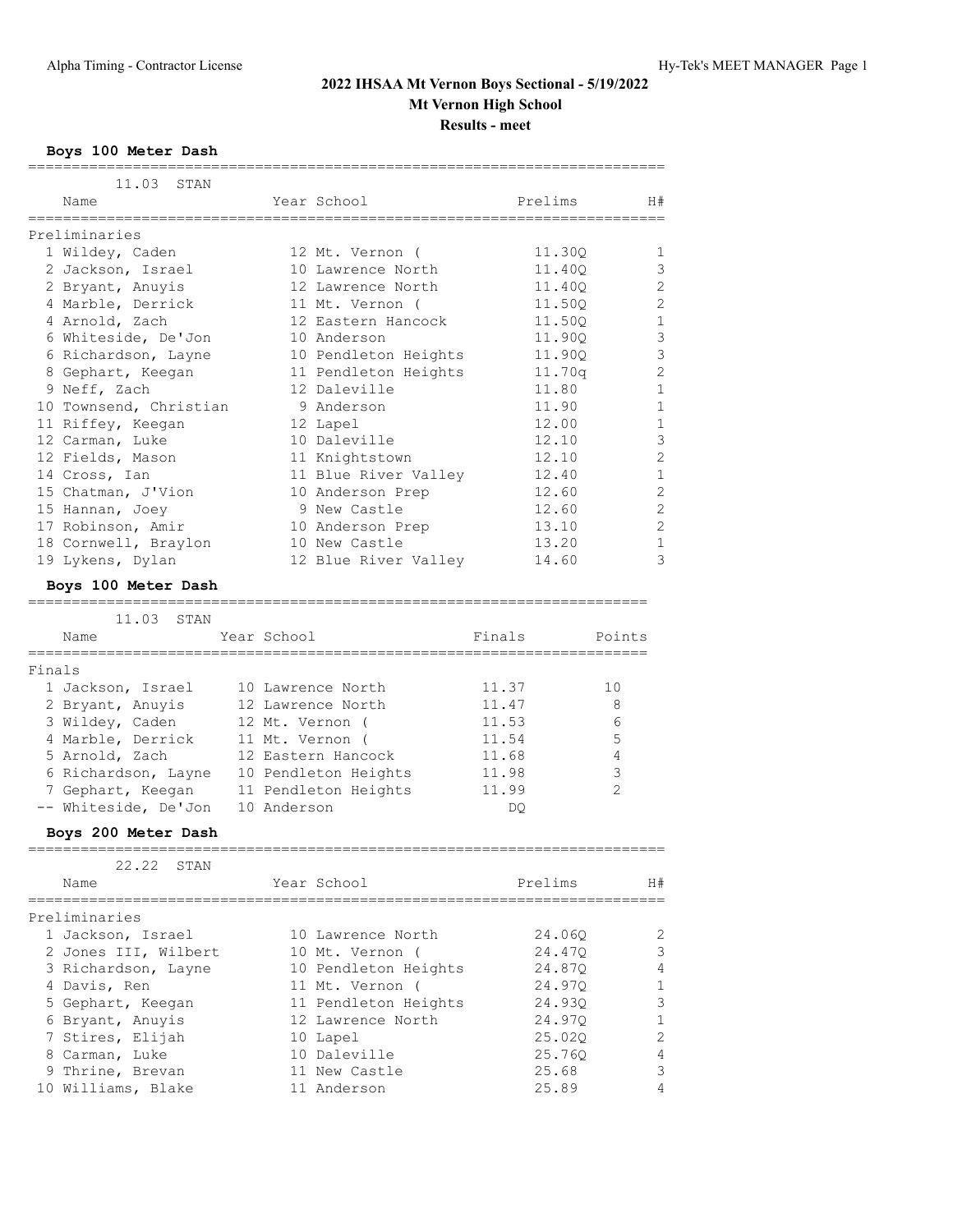# **....Boys 200 Meter Dash**

| 11 Fries, Evan      | 10 Shenandoah        | 25.90 | $\mathbf{1}$   |
|---------------------|----------------------|-------|----------------|
| 12 Hannan, Joey     | 9 New Castle         | 26.08 | 3              |
| 13 Cross, Ian       | 11 Blue River Valley | 26.31 | 2              |
| 14 Pinkerton, Caleb | 10 Lapel             | 27.95 | $\mathbf{1}$   |
| 15 Ousley, Ethan    | 11 Liberty Christian | 27.99 | $\overline{4}$ |
| 16 Parsley, Corbin  | 10 Shenandoah        | 28.35 | $\overline{4}$ |
| 17 Tapia, Abraham   | 11 Liberty Christian | 28.67 | 2              |
| 18 Robinson, Amir   | 10 Anderson Prep     | 29.50 | 3              |
| 19 Walters, Chris   | 10 Daleville         | 30.38 | $\mathbf{1}$   |
| 20 Gainer, Keith    | 9 Blue River Valley  | 31.66 | 2              |
| 21 Swan, Houston    | 12 Eastern Hancock   | 32.77 | 2              |
|                     |                      |       |                |

#### **Boys 200 Meter Dash**

| 22.22<br>STAN        |                      |        |        |
|----------------------|----------------------|--------|--------|
| Name                 | Year School          | Finals | Points |
|                      |                      |        |        |
| Finals               |                      |        |        |
| 1 Bryant, Anuyis     | 12 Lawrence North    | 23.50  | 10     |
| 2 Jackson, Israel    | 10 Lawrence North    | 23.80  | 8      |
| 3 Jones III, Wilbert | 10 Mt. Vernon (      | 24.20  | 6      |
| 4 Richardson, Layne  | 10 Pendleton Heights | 25.00  | 5      |
| 5 Carman, Luke       | 10 Daleville         | 25.30  | 4      |
| 6 Gephart, Keegan    | 11 Pendleton Heights | 25.50  | 2.50   |
| 6 Davis, Ren         | 11 Mt. Vernon        | 25.50  | 2.50   |
| 8 Stires, Elijah     | 10 Lapel             | 26.20  |        |

=======================================================================

### **Boys 400 Meter Dash**

#### ==========================================================================

| 49.35 STAN                         |                                                                                     |                  |                 |                     |
|------------------------------------|-------------------------------------------------------------------------------------|------------------|-----------------|---------------------|
| Name                               | Year School and the School and the School                                           | Finals H# Points |                 |                     |
| 1 Langston, Andres 10 Mt. Vernon ( |                                                                                     | 49.80            | $\overline{4}$  | 10                  |
|                                    | 2 Morris, William 12 Mt. Vernon (32.30 4 8                                          |                  |                 |                     |
|                                    | 3 Smith, Ashton 12 Eastern Hancock 52.60 4                                          |                  |                 | 6                   |
| 4 Stires, Elijah 10 Lapel          |                                                                                     | 54.50            |                 | 3 <sup>7</sup><br>5 |
|                                    | 5 Stine, Jayden 11 Eastern Hancock 54.90 4                                          |                  |                 | $\overline{4}$      |
|                                    | 6 Moore-Harrison, Ke 12 Lawrence North 55.40                                        |                  | $4\overline{ }$ | $\mathcal{S}$       |
| 7 Wilson, Robert 12 Daleville      |                                                                                     | 55.60            | $\mathcal{S}$   | $\overline{c}$      |
|                                    | 8 Crull, Timothy 11 Blue River Valley 56.10<br>9 Lawson, Colten 10 New Castle 56.40 |                  | $\mathfrak{Z}$  | $\mathbf{1}$        |
|                                    |                                                                                     |                  | $\overline{4}$  |                     |
| 10 Madden, Isaac 10 New Castle     |                                                                                     | 56.50            | 3               |                     |
|                                    | 11 Mankhwala, Kipsang 12 Pendleton Heights 56.70                                    |                  | 4               |                     |
| 12 Jackson, Jaelan 9 Anderson      |                                                                                     | 56.80            | 3               |                     |
| 13 Renz, Logan 11 Shenandoah       |                                                                                     | 57.50            | 3               |                     |
|                                    | 14 Roark, Blake 11 Lawrence North 57.60                                             |                  | $\overline{4}$  |                     |
| 15 French, Austin 9 Anderson       |                                                                                     | 57.90            | 3               |                     |
|                                    | 16 Burns, Jacob 9 Pendleton Heights 58.30                                           |                  | 3               |                     |
|                                    |                                                                                     |                  | $\overline{2}$  |                     |
|                                    | 17 Crull, Zach 10 Blue River Valley 58.60<br>18 German, David 9 Anderson Prep 59.90 |                  | $\overline{2}$  |                     |
| 19 Fries, Evan                     | 10 Shenandoah 1:00.20                                                               |                  | $\overline{2}$  |                     |
|                                    | 20 Cabello, Josiah 11 Liberty Christian 1:01.80                                     |                  | $\overline{2}$  |                     |
| 21 McGrew, Ashton                  | 12 Daleville 1:03.80                                                                |                  | $\overline{c}$  |                     |
|                                    | 22 Ramirez, Chris 9 Anderson Prep 1:04.60                                           |                  | $\overline{c}$  |                     |
| 23 Ousley, Ethan                   | 11 Liberty Christian 1:04.70                                                        |                  | $\mathbf{1}$    |                     |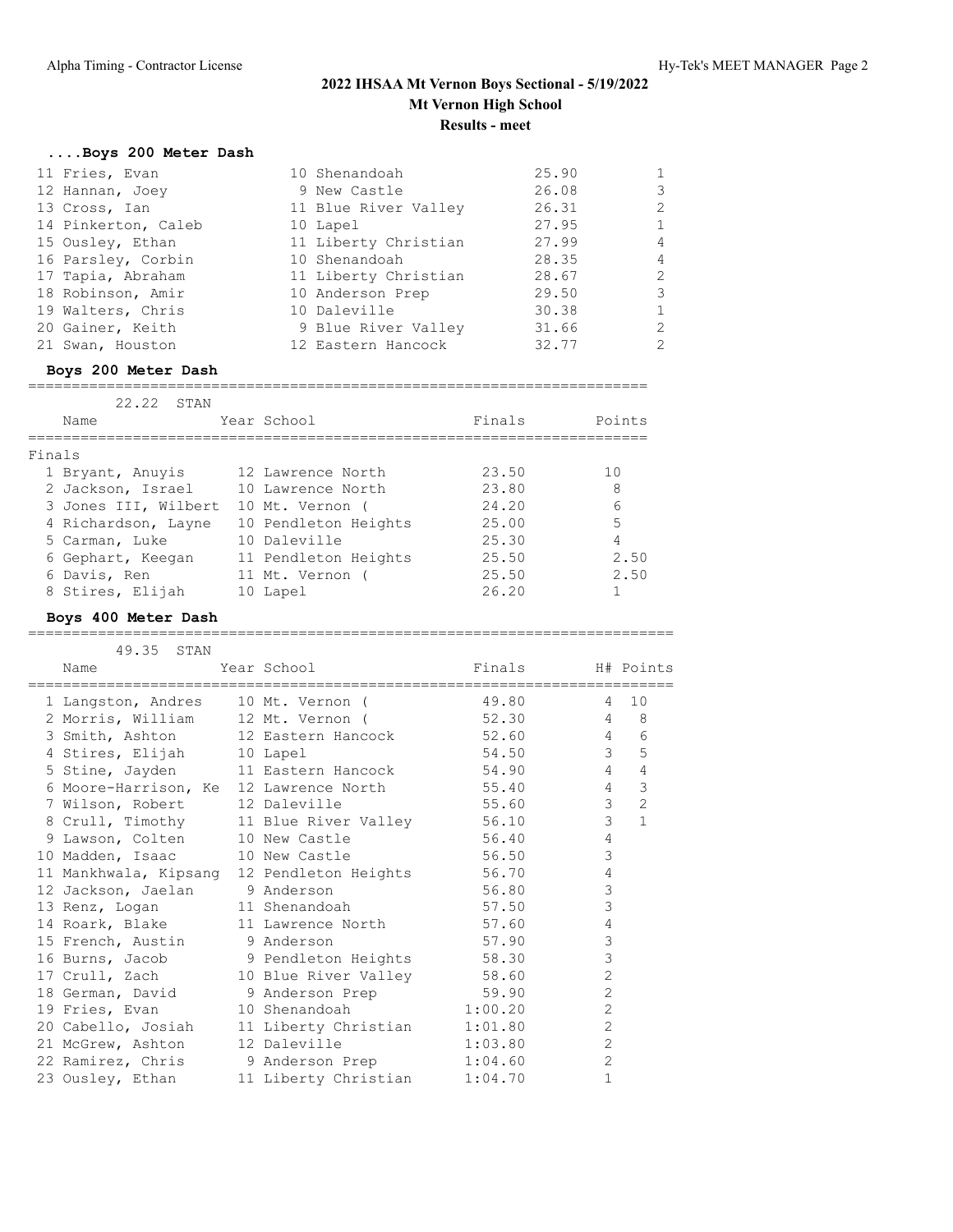# **....Boys 400 Meter Dash**

| 24 Toth, Wade    | 12 Knightstown | 1:06.50 | 2 |
|------------------|----------------|---------|---|
| 25 Hofer, Lennon | 9 Lapel        | 1:08.50 | 1 |
| 26 Darling, AJ   | 10 Knightstown | 1:13.80 | 1 |

#### **Boys 800 Meter Run**

==========================================================================

| $1:55.62$ STAN               |                                                 |                    |                |                     |                 |
|------------------------------|-------------------------------------------------|--------------------|----------------|---------------------|-----------------|
| Name                         | Year School States School                       | Finals 5 H# Points |                |                     |                 |
|                              | 1 Trevino, Tristan 11 Mt. Vernon (1:59.90       |                    |                | $2 \t10$            |                 |
|                              | 2 Powell, Ethan 10 Lawrence North 2:01.70       |                    |                | $2 \quad 8$         |                 |
|                              | 3 Fewell, Andrew 12 New Castle 2:01.80          |                    |                | $6\,$<br>$2^{\sim}$ |                 |
| 4 Smith, Cameron 10 Lapel    |                                                 | 2:02.80            | $2^{\circ}$    | 5                   |                 |
|                              | 5 Blagrave, Joseph 12 Mt. Vernon (2:04.40       |                    | $2^{\circ}$    | $\overline{4}$      |                 |
|                              | 6 Coggins, William 10 Pendleton Heights 2:06.60 |                    |                |                     | 2 2.50 2:06.600 |
|                              | 6 Markley, Preston 9 Eastern Hancock 2:06.60    |                    |                |                     | 2 2.50 2:06.600 |
|                              |                                                 |                    | $\overline{2}$ | $\overline{1}$      |                 |
|                              | 9 Lyst, Jason 11 Pendleton Heights 2:11.80      |                    | $\overline{c}$ |                     |                 |
|                              | 10 Hinshaw, Sam 11 Shenandoah 2:14.30           |                    | $\overline{c}$ |                     |                 |
|                              | 11 Ryder, Austin 10 Daleville 2:17.10           |                    | $\mathbf{1}$   |                     |                 |
|                              | 12 Grow, Caleb 12 New Castle 2:18.50            |                    | $\overline{2}$ |                     |                 |
|                              | 13 Colvin, Noah 9 Daleville 2:20.20             |                    | $\overline{c}$ |                     |                 |
|                              | 14 Gibson, Landen 10 Blue River Valley 2:20.40  |                    | $\overline{2}$ |                     |                 |
|                              | 15 Flynn, Tyler 10 Blue River Valley 2:21.60    |                    | $\overline{2}$ |                     |                 |
|                              | 16 Sipes, Ethan 9 Eastern Hancock 2:22.00       |                    | $\overline{c}$ |                     |                 |
|                              | 17 French, Owen 10 Anderson 2:22.80             |                    | $\overline{2}$ |                     |                 |
|                              | 18 Baker, Daawan 12 Anderson 2:23.00            |                    | $\overline{2}$ |                     |                 |
| 19 Hadley, Johnathan 9 Lapel |                                                 | 2:29.10            | $1\,$          |                     |                 |
|                              | 20 Croffie, Darren 11 Shenandoah 2:30.30        |                    | $\mathbf{1}$   |                     |                 |
|                              | 21 Blevins, Hayden 9 Anderson Prep 2:30.50      |                    | $\mathbf{1}$   |                     |                 |
|                              | 22 Cabello, Josiah 11 Liberty Christian 2:39.10 |                    | $1\,$          |                     |                 |
|                              | 23 Padilla, Raul 10 Anderson Prep 2:43.70       |                    | $1\,$          |                     |                 |
| 24 Klassen, Simon            | 10 Knightstown                                  | 2:50.20            | $\mathbf 1$    |                     |                 |

#### **Boys 1600 Meter Run**

| $4:18.42$ STAN                             |             |         |                |
|--------------------------------------------|-------------|---------|----------------|
| Name                                       | Year School | Finals  | Points         |
| 1 Price, Seth 11 Liberty Christian         |             | 4:28.66 | 10             |
| 2 Ostendorf, Nick 11 Lawrence North        |             | 4:31.58 | 8              |
| 3 Carpenter, Avry 12 Pendleton Heights     |             | 4:31.94 | 6              |
| 4 Rush, Austin 12 Mt. Vernon (             |             | 4:35.89 | 5              |
| 5 Smith, Cameron 10 Lapel                  |             | 4:36.81 | $\overline{4}$ |
| 6 Morgan, Reyce 12 Mt. Vernon (            |             | 4:37.37 | 3              |
| 7 Coqqins, William    10 Pendleton Heights |             | 4:51.85 | $\overline{2}$ |
| 8 Harshbarger, Spenc 10 Lawrence North     |             | 4:54.64 |                |
| 9 Burress, Braxton 10 Lapel                |             | 4:59.91 |                |
| 10 Dickey, Skyler 12 New Castle            |             | 5:07.10 |                |
| 11 Colvin, Noah 9 Daleville                |             | 5:09.83 |                |
| 12 Callaway, Harrison 10 New Castle        |             | 5:11.21 |                |
| 13 Menifee, Damaurion 12 Anderson          |             | 5:20.83 |                |
| 14 Wood, Korbyn 11 Shenandoah              |             | 5:26.13 |                |
| 15 Sayre, Gabriel 11 Blue River Valley     |             | 5:27.96 |                |
| 16 Withers, Corin 9 Daleville              |             | 5:31.57 |                |

=======================================================================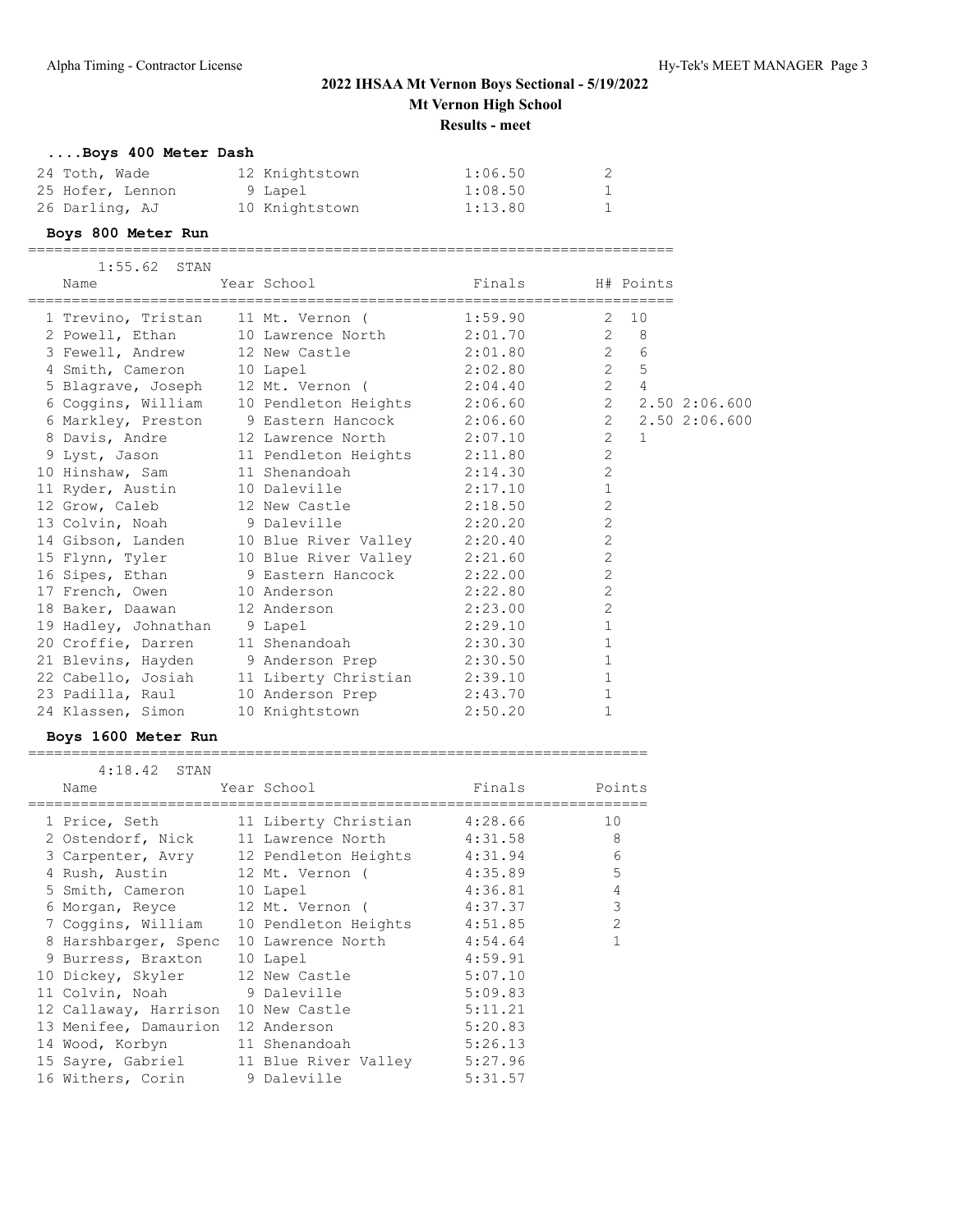# **....Boys 1600 Meter Run**

| 17 Rust, Jacob        | 10 Anderson          | 5:53.97 |
|-----------------------|----------------------|---------|
| 18 Singh, Rajwinder   | 10 Blue River Valley | 6:02.59 |
| 19 Smith, Joseph      | 11 Knightstown       | 6:03.84 |
| 20 Robinson, Amon     | 9 Anderson Prep      | 6:20.10 |
| 21 Ramirez-Soriano, J | 9 Anderson Prep      | 6:23.11 |

#### **Boys 3200 Meter Run**

=======================================================================

| $9:18.54$ STAN                                  |                            |          |                |
|-------------------------------------------------|----------------------------|----------|----------------|
| Name                                            | Year School and the School |          | Finals Points  |
| 1 Price, Seth 11 Liberty Christian 9:59.10      |                            |          | 10             |
| 2 Wilson, Samuel 12 Mt. Vernon (10:01.80        |                            |          | 8              |
| 3 Carpenter, Avry 12 Pendleton Heights 10:04.80 |                            |          | 6              |
| 4 Morgan, Reyce 12 Mt. Vernon (10:13.20         |                            |          | 5              |
| 5 Norris, Carter 12 Lawrence North 10:30.30     |                            |          | $\overline{4}$ |
| 6 Dickey, Skyler 12 New Castle 10:45.70         |                            |          | 3              |
| 7 Anderson, Nick 11 Lawrence North 10:55.50     |                            |          | $\overline{2}$ |
| 8 Metz, Brandon 10 Eastern Hancock 11:23.40     |                            |          | $\mathbf{1}$   |
| 9 Callaway, Harrison 10 New Castle 11:28.90     |                            |          |                |
| 10 Proctor, Spencer 10 Anderson                 |                            | 11:29.90 |                |
| 11 Sayre, Gabriel 11 Blue River Valley 11:56.50 |                            |          |                |
| 12 King, Connor 10 Anderson                     |                            | 12:03.20 |                |
| 13 Gray, John Henry 10 Eastern Hancock 12:21.40 |                            |          |                |
| 14 Reyes, Joel 11 Daleville 12:34.80            |                            |          |                |
| 15 Settlemeyer, Jason 10 Anderson Prep 12:44.00 |                            |          |                |
| 16 Quinn, Brayden 11 Daleville 12:50.00         |                            |          |                |
| 17 Thomas, Logan 9 Shenandoah                   |                            | 14:28.50 |                |
| -- Blake, Andrew 11 Pendleton Heights           |                            | DNF      |                |

#### **Boys 110 Meter Hurdles**

| 14.76 STAN<br>Name          | Year School          | Prelims            | H#             |
|-----------------------------|----------------------|--------------------|----------------|
| Preliminaries               |                      |                    |                |
| 1 Vaden, James              | 12 Lawrence North    | 14.800             |                |
| 2 Royster, Danny            | 12 Lawrence North    | 14.900             | $\mathfrak{D}$ |
| 3 Burhenn, George           | 11 Mt. Vernon (      | 15.760             | 3              |
| 4 Brown, Tremayne           | 10 Anderson          | 15.300             | $\overline{2}$ |
| 5 Langston, Andres          | 10 Mt. Vernon (      | 16.410             | 3              |
| 6 Nielsen, Richard          | 11 Pendleton Heights | 17.600             |                |
| 7 Gabbard, Kyle             | 12 New Castle        | 17.64 <sub>q</sub> | 3              |
| 8 Appleby, Jacob            | 12 Blue River Valley | 17.95q             | 3              |
| 9 Eldridge, Kaleb           | 9 Anderson Prep      | 18.10              | $\overline{2}$ |
| 10 McRoberts, Braylon       | 10 New Castle        | 18.50              | 1              |
| 10 Rodriquez-LeMasters, Joh | 9 Eastern Hancock    | 18.50              | $\mathfrak{D}$ |
| 12 Paris, Isaiah            | 10 Knightstown       | 18.60              | $\overline{2}$ |
| 13 Elizondo, Isaac          | 11 Pendleton Heights | 19.40              | 1              |
| 14 Parsley, Corbin          | 10 Shenandoah        | 19.91              | 3              |
| 15 Jones, Jayden            | 10 Blue River Valley | 20.77              | 3              |
| 16 Wilson, Noah             | 10 Knightstown       | 20.80              |                |
| 17 Fathauer, Lincoln        | 9 Anderson Prep      | 21.90              | $\mathfrak{D}$ |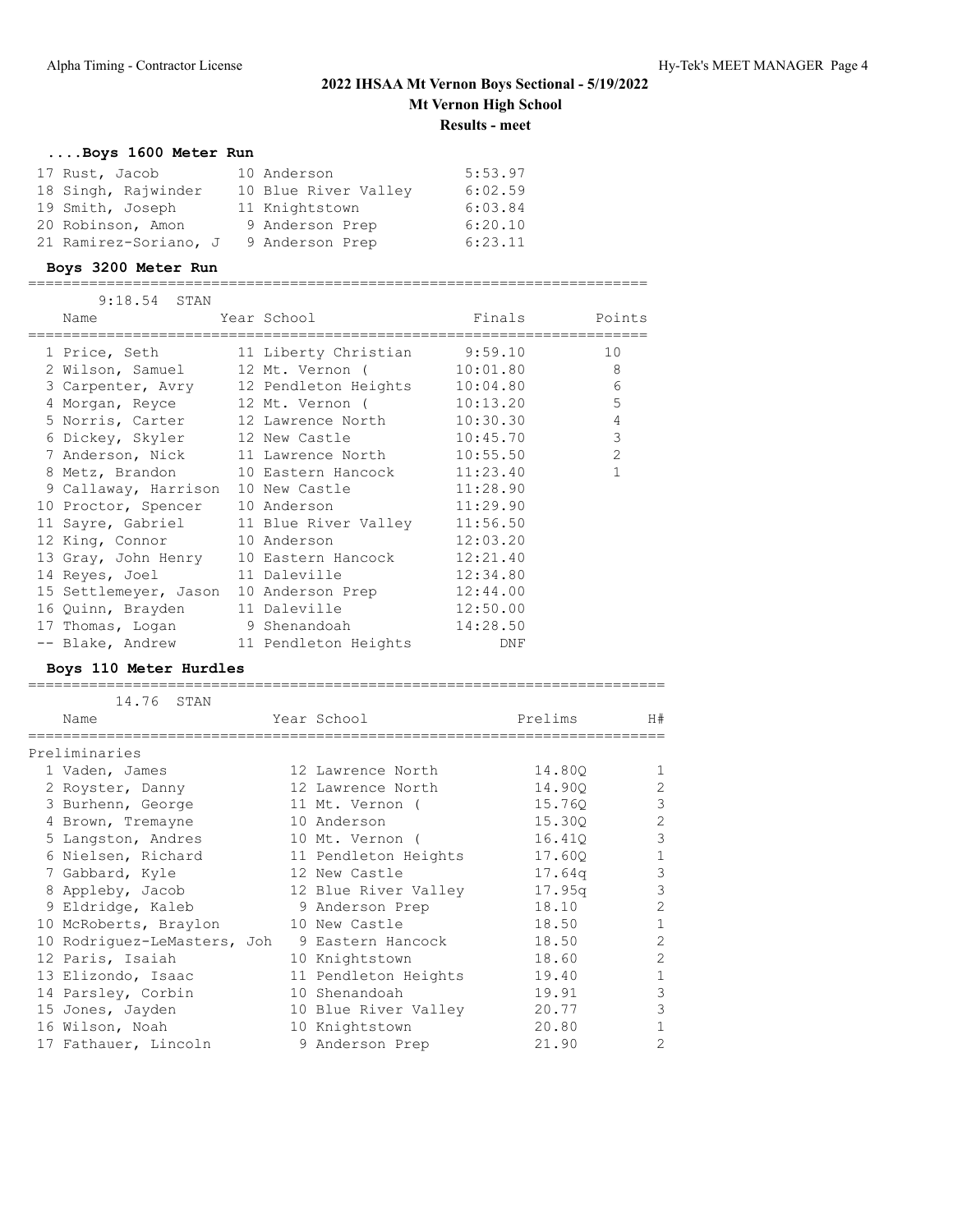#### **Boys 110 Meter Hurdles**

| Name               | 14,76 STAN |  | Year School          | Finals |            | Points |
|--------------------|------------|--|----------------------|--------|------------|--------|
|                    |            |  |                      |        |            |        |
| Finals             |            |  |                      |        |            |        |
| 1 Vaden, James     |            |  | 12 Lawrence North    |        | 14.57 STAN | 10     |
| 2 Burhenn, George  |            |  | 11 Mt. Vernon        | 15.16  |            | 8      |
| 3 Royster, Danny   |            |  | 12 Lawrence North    | 15.17  |            | 6      |
| 4 Langston, Andres |            |  | 10 Mt. Vernon        | 15.50  |            | 5      |
| 5 Brown, Tremayne  |            |  | 10 Anderson          | 15.60  |            | 4      |
| 6 Nielsen, Richard |            |  | 11 Pendleton Heights | 17.07  |            | 3      |
| 7 Gabbard, Kyle    |            |  | 12 New Castle        | 17.16  |            | 2      |
| 8 Appleby, Jacob   |            |  | 12 Blue River Valley | 17.71  |            |        |

#### **Boys 300 Meter Hurdles**

========================================================================== 39.31 STAN Name  $Year School$  Finals H# Points ==========================================================================

| 1 Burhenn, George                  | 11 Mt. Vernon (      | 39.40 | 3              | 10             |
|------------------------------------|----------------------|-------|----------------|----------------|
| 2 Vaden, James                     | 12 Lawrence North    | 40.00 | 3              | 8              |
| 3 Royster, Danny                   | 12 Lawrence North    | 40.50 | $\mathcal{S}$  | 6              |
| 4 Thomas, Bradlee                  | 12 Anderson          | 41.80 | 3              | 5              |
| 5 LaBelle, Brennan                 | 11 Mt. Vernon (      | 41.90 | $\mathcal{S}$  | 3.50           |
| 5 Gabbard, Kyle                    | 12 New Castle        | 41.90 | $\mathcal{E}$  | 3.50           |
| 7 Sotelo, Kain                     | 11 Eastern Hancock   | 42.50 | 3              | $\overline{2}$ |
| 8 Carter, Amari                    | 10 Anderson          | 44.70 | $\overline{2}$ | $\mathbf{1}$   |
| 9 Nielsen, Richard                 | 11 Pendleton Heights | 46.00 | $\overline{2}$ |                |
| 10 McRoberts, Braylon              | 10 New Castle        | 46.80 | $\overline{2}$ |                |
| 11 Elizondo, Isaac                 | 11 Pendleton Heights | 47.30 | $\overline{2}$ |                |
| 11 Rodriquez-LeMaster              | 9 Eastern Hancock    | 47.30 | $\overline{2}$ |                |
| 13 Paris, Isaiah                   | 10 Knightstown       | 47.50 | $\mathcal{L}$  |                |
| 14 Appleby, Jacob                  | 12 Blue River Valley | 48.10 | $\overline{2}$ |                |
| 15 Jones, Jayden                   | 10 Blue River Valley | 50.30 |                |                |
| 15 Eldridge, Kaleb 9 Anderson Prep |                      | 50.30 | $\overline{2}$ |                |
| 17 Parsley, Corbin                 | 10 Shenandoah        | 51.20 |                |                |
| 18 Wilson, Noah                    | 10 Knightstown       | 51.40 |                |                |
| -- Rodriquez, Luis                 | 12 Anderson Prep     | DNF   | 3              |                |
|                                    |                      |       |                |                |

#### **Boys 4x100 Meter Relay**

| 42.55 STAN                                                                                                                         |                                                                                                    |                    |
|------------------------------------------------------------------------------------------------------------------------------------|----------------------------------------------------------------------------------------------------|--------------------|
| School                                                                                                                             | Finals                                                                                             | H# Points          |
| 1 Mt. Vernon (Fortville)<br>1) LaBelle, Keagan 12<br>3) Williams, Jr., Avery 12<br>5) Jones III, Wilbert 10<br>7) Johnson, Owen 12 | 43.40<br>2) Marble, Derrick 11<br>4) Wildey, Caden 12<br>6) Davis, Ren 11<br>8) Gibson, Jaden 10   | 2, 10              |
| 2 Eastern Hancock<br>1) Smith, Ashton 12<br>3) Rainbolt, Cole 12<br>5) Hicks, Graham 11<br>7) Rodriguez-LeMasters, John 9          | 44.70<br>2) Swan, Houston 12<br>4) Arnold, Zach 12<br>6) Shelby, Dominic 10<br>8) Stine, Jayden 11 | 8<br>$\mathcal{P}$ |
| 3 Pendleton Heights<br>1) Richardson, Layne 10                                                                                     | 45.50<br>Gephart, Keegan 11<br>2)                                                                  | 6                  |

==========================================================================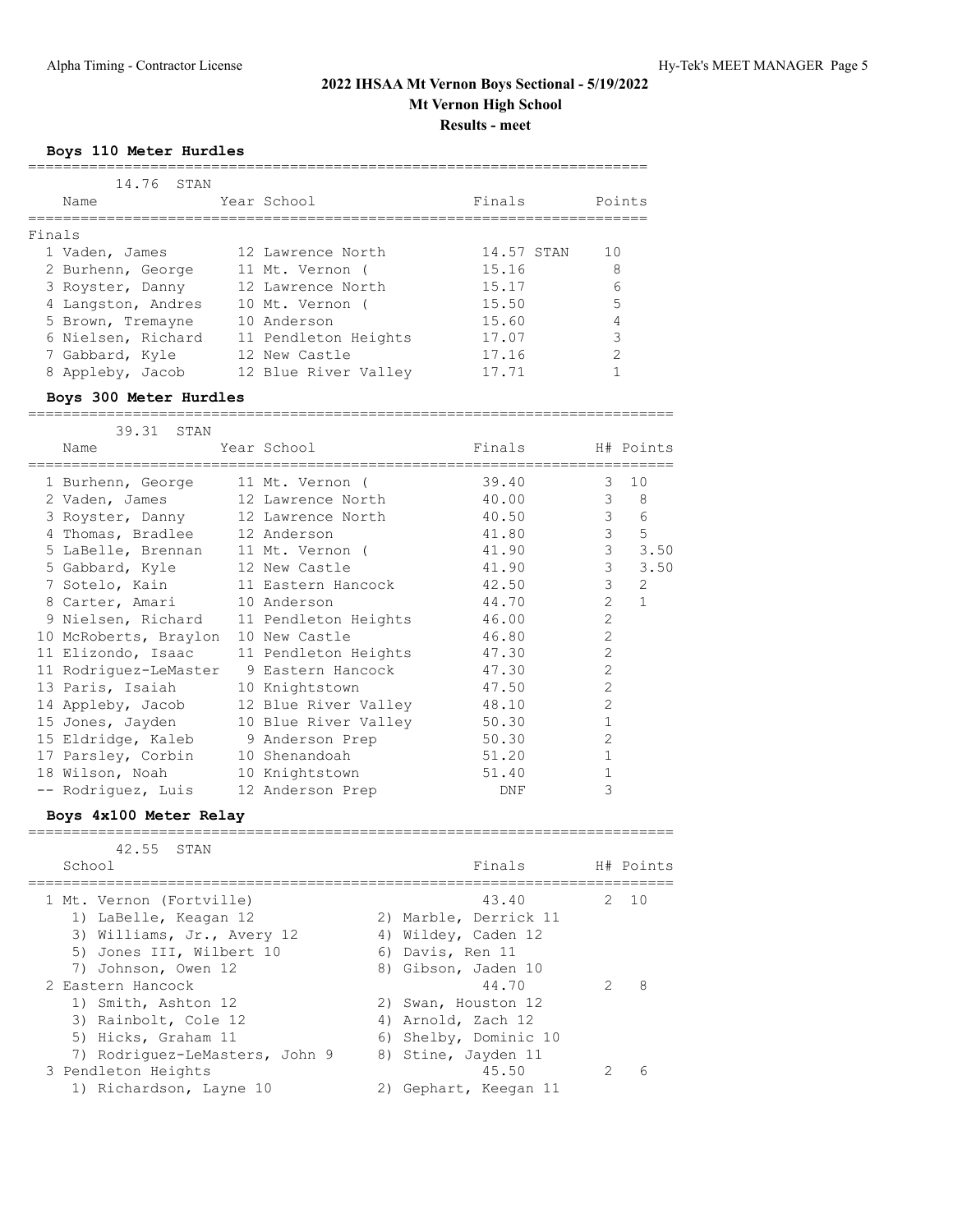#### **....Boys 4x100 Meter Relay**

| 3) Seeko, Jaylan 11<br>5) DeRolf, Nathaniel 9 |    | 4) Nielsen, Richard 11<br>6) Mills, Luke 12 |   |   |
|-----------------------------------------------|----|---------------------------------------------|---|---|
| 7) Mankhwala, Kipsangi 12                     |    | 8) Gehrke, Mason 9                          |   | 5 |
| 4 New Castle                                  |    | 46.50                                       | 2 |   |
| 1) McRoberts, Braylon 10                      |    | 2) Gabbard, Kyle 12                         |   |   |
| 3) Thrine, Brevan 11                          |    | 4) Hannan, Joey 9                           |   |   |
| 5) Cornwell, Braylon 10                       |    | 6) Poe, Cameron 10                          |   |   |
| 7) Lawson, Colten 10<br>5 Lawrence North      |    | 8) Baker, Peyton 9<br>48.00                 |   | 4 |
|                                               |    |                                             | 2 |   |
| 1) Jackson, Israel 10                         |    | 2) Bryant, Anuyis 12                        |   |   |
| 3) Vaden, James 12                            |    | 4) Moore, Damario 9                         |   |   |
| 5) Royster, Danny 12                          |    | 6) Cooper, Omar 12                          |   |   |
| 7) Armstrong, Kameron 10                      | 8) |                                             |   |   |
| 6 Anderson Preparatory Academy                |    | 48.10                                       | 2 | 3 |
| 1) Rodriguez, Luis 12                         |    | 2) Eldridge, Kaleb 9                        |   |   |
| 3) German, David 9                            |    | 4) Chatman, J'Vion 10                       |   |   |
| 5) Robinson, Amir 10                          |    | 6) Anderson, Camron 9                       |   |   |
| 7 Daleville                                   |    | 48.60                                       | 2 | 2 |
| 1) Neff, Zach 12                              |    | 2) Walters, Chris 10                        |   |   |
| 3) Wilson, Robert 12                          |    | 4) Carman, Luke 10                          |   |   |
| 8 Lapel                                       |    | 52.20                                       | 1 | 1 |
| 1) Riffey, Keegan 12                          |    | 2) Pinkerton, Caleb 10                      |   |   |
| 3) Bilskie, Cooper 10                         |    | 4) Brown, Wyatt 9                           |   |   |
| 5) Stires, Elijah 10                          | 6) |                                             |   |   |
| 9 Shenandoah                                  |    | 53.90                                       | 1 |   |
| 1) Armstrong, Carter 9                        |    | 2) Croffie, Darren 11                       |   |   |
| 3) Williams, Miles 10                         |    | 4) Buster, Matthew 11                       |   |   |
| 5) Renz, Logan 11                             | 6) |                                             |   |   |
| 9 Blue River Valley                           |    | 53.90                                       | 1 |   |
| 1) Jones, Jayden 10                           |    | 2) Qualkenbush, Jackson 11                  |   |   |
| 3) Lykens, Dylan 12                           |    | 4) Cross, Ian 11                            |   |   |
| 5) Flynn, Tyler 10                            |    | 6) Appleby, Jacob 12                        |   |   |
| 7) Gainer, Keith 9                            | 8) |                                             |   |   |
| -- Anderson                                   |    | DQ                                          | 2 |   |
| 1) Whiteside, De'Jon 10                       |    | 2) McGee, Theodore 9                        |   |   |
| 3) Jones, Lamarious 9                         |    | 4) Carter, Amari 10                         |   |   |
| 5) Townsend, Christian 9                      |    | 6) Averhart, Lathan 12                      |   |   |
| 7) Warfield, Javon 9                          |    | 8) Jackson, Jaelan 9                        |   |   |

#### **Boys 4x400 Meter Relay**

 3:21.83 STAN School Finals H# Points ========================================================================== 1 Mt. Vernon (Fortville) 3:24.80 2 10 1) Burhenn, George 11 2) Jones III, Wilbert 10 3) Trevino, Tristan 11 (4) Langston, Andres 10 5) King, Daylon 11 6) Morris, William 12 7) Rush, Austin 12 8) LaBelle, Brennan 11 2 Lawrence North 3:35.90 2 8 1) Moore-Harrison, Kendall 12 2) Bryant, Anuyis 12 3) Powell, Ethan 10 4) Powell, Tristan 10 5) Ellis, Kyle 12 6) Vaden, James 12 7) Ostendorf, Nick 11 and 8) Roark, Blake 11 3 Eastern Hancock 3:37.40 2 6

==========================================================================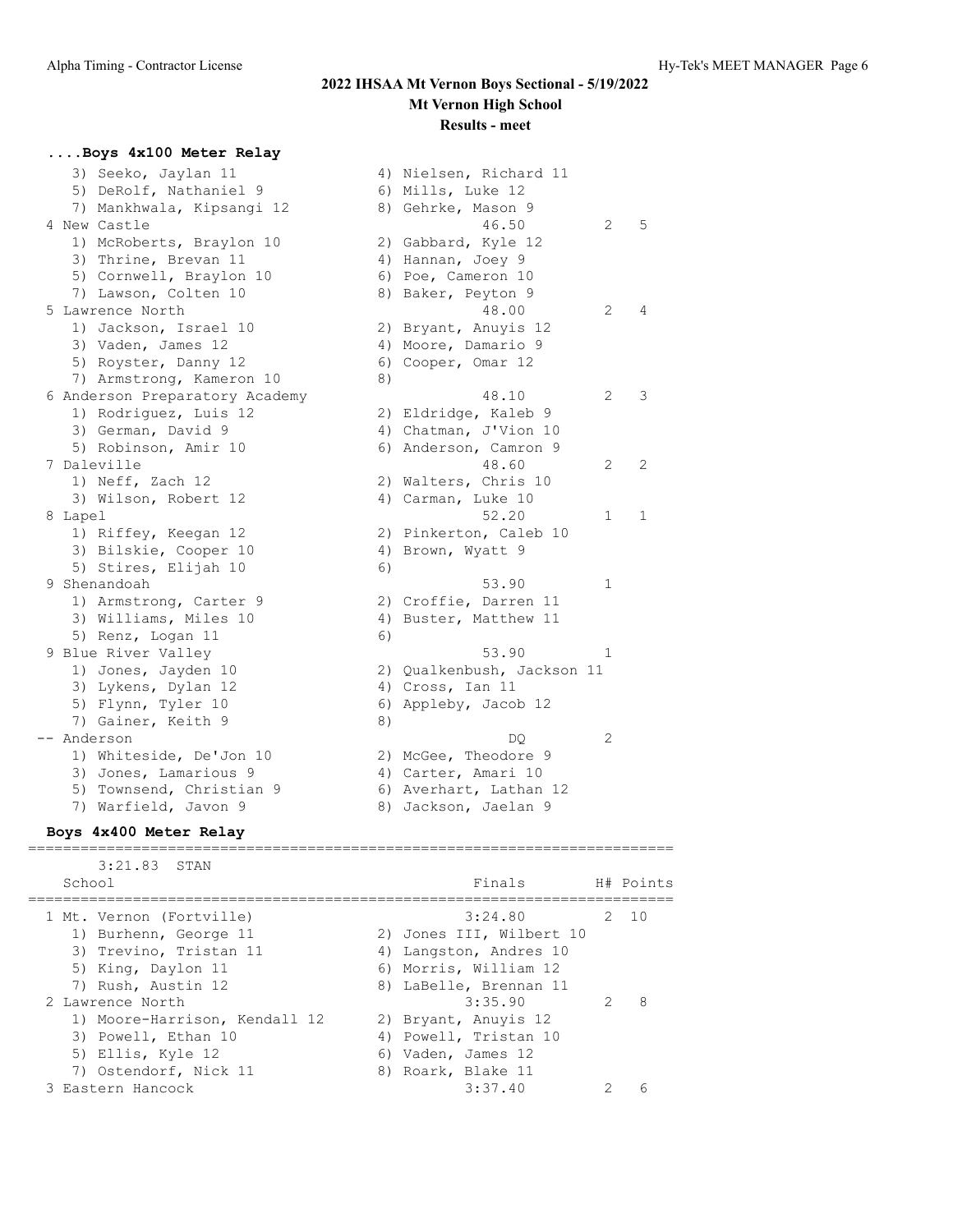$3:44.10$  2 5

 $3:44.80$  2 4

 $3:49.00$  2 3

 $3:54.40$  2 2

8 Daleville 3:56.60 1 1

#### **....Boys 4x400 Meter Relay**

| 1) Smith, Ashton 12             |    | 2) Stine, Jayden 11       |                |
|---------------------------------|----|---------------------------|----------------|
| 3) Sotelo, Kain 11              |    | 4) Markley, Preston 9     |                |
| 5) Metz, Brandon 10             |    | 6) Shelby, Dominic 10     |                |
| 7) Sipes, Ethan 9               |    | 8) Swan, Houston 12       |                |
| 4 Lapel                         |    | 3:44.10                   | $\overline{c}$ |
| 1) Riffey, Keegan 12            |    | 2) Stires, Elijah 10      |                |
| 3) Burress, Braxton 10          |    | 4) Smith, Cameron 10      |                |
| 5) Hofer, Lennon 9              |    | 6) Brown, Wyatt 9         |                |
| 7) Hadley, Johnathan 9          | 8) |                           |                |
| 5 Pendleton Heights             |    | 3:44.80                   | 2              |
| 1) Seeko, Jaylan 11             |    | 2) Mankhwala, Kipsangi 12 |                |
| 3) Elizondo, Isaac 11           |    | 4) Coggins, William 10    |                |
| 5) Blake, Andrew 11             |    | 6) Gehrke, Mason 9        |                |
| 7) Burns, Jacob 9               |    | 8) Nielsen, Richard 11    |                |
| 6 New Castle                    |    | 3:49.00                   | 2              |
| 1) Madden, Isaac 10             |    | 2) McRoberts, Braylon 10  |                |
| 3) Thrine, Brevan 11            |    | 4) Fewell, Andrew 12      |                |
| 5) Ma, Ethan 10                 |    | 6) Henderson, Bradley 11  |                |
| 7) Grow, Caleb 12               |    | 8) Hannan, Joey 9         |                |
| 7 Anderson                      |    | 3:54.40                   | $\overline{c}$ |
| 1) Thomas, Bradlee 12           |    | 2) Menifee, Damaurion 12  |                |
| 3) Jackson, Jaelan 9            |    | 4) McGee, Theodore 9      |                |
| 5) French, Austin 9             | 6) | Warfield, Javon 9         |                |
| 7) Cazares, Francisco 11        | 8) |                           |                |
| 8 Daleville                     |    | 3:56.60                   | $\mathbf{1}$   |
| 1) Carman, Luke 10              |    | 2) Withers, Corin 9       |                |
| 3) Colvin, Noah 9               |    | 4) Wilson, Robert 12      |                |
| 5) Ryder, Austin 10             |    | 6) McGrew, Ashton 12      |                |
| 9 Blue River Valley             |    | 4:03.20                   | 2              |
| 1) Flynn, Tyler 10              |    | 2) Sayre, Eli 10          |                |
| 3) Crull, Zach 10               |    | 4) Crull, Timothy 11      |                |
| 5) Gibson, Landen 10            |    | 6) Singh, Rajwinder 10    |                |
| 10 Anderson Preparatory Academy |    | 4:35.30                   | $\mathbf{1}$   |
| 1) Blevins, Hayden 9            |    | 2) Settlemeyer, Jason 10  |                |
| 3) Ramirez, Chris 9             |    | 4) Robinson, Amon 9       |                |
| 5) Ramirez-Soriano, Jose 9      | 6) | Robinson, Amir 10         |                |
| 7) Rodriguez, Joshua 9          | 8) |                           |                |

#### **Boys 4x800 Meter Relay**

| 7:58.67 STAN<br>School                                                                                                   |    | Finals                                                                            | Points |
|--------------------------------------------------------------------------------------------------------------------------|----|-----------------------------------------------------------------------------------|--------|
| 1 Mt. Vernon (Fortville)<br>1) Blagrave, Joseph 12<br>3) King, Daylon 11<br>5) Langston, Andres 10<br>7) Rush, Austin 12 | 8) | 8:08.50<br>2) Morris, William 12<br>4) Trevino, Tristan 11<br>6) Morgan, Reyce 12 | 10     |
| 2 Lawrence North<br>1) Davis, Andre 12<br>3) Powell, Ethan 10<br>5) Russell, Jackson 10                                  |    | 8:08.90<br>2) Powell, Tristan 10<br>4) Ostendorf, Nick 11<br>6) Ellis, Kyle 12    | 8      |
| 3 Eastern Hancock<br>1) Smith, Ashton 12<br>3) Sipes, Ethan 9                                                            |    | 8:53.30<br>2) Markley, Preston 9<br>Metz, Brandon 10                              | 6      |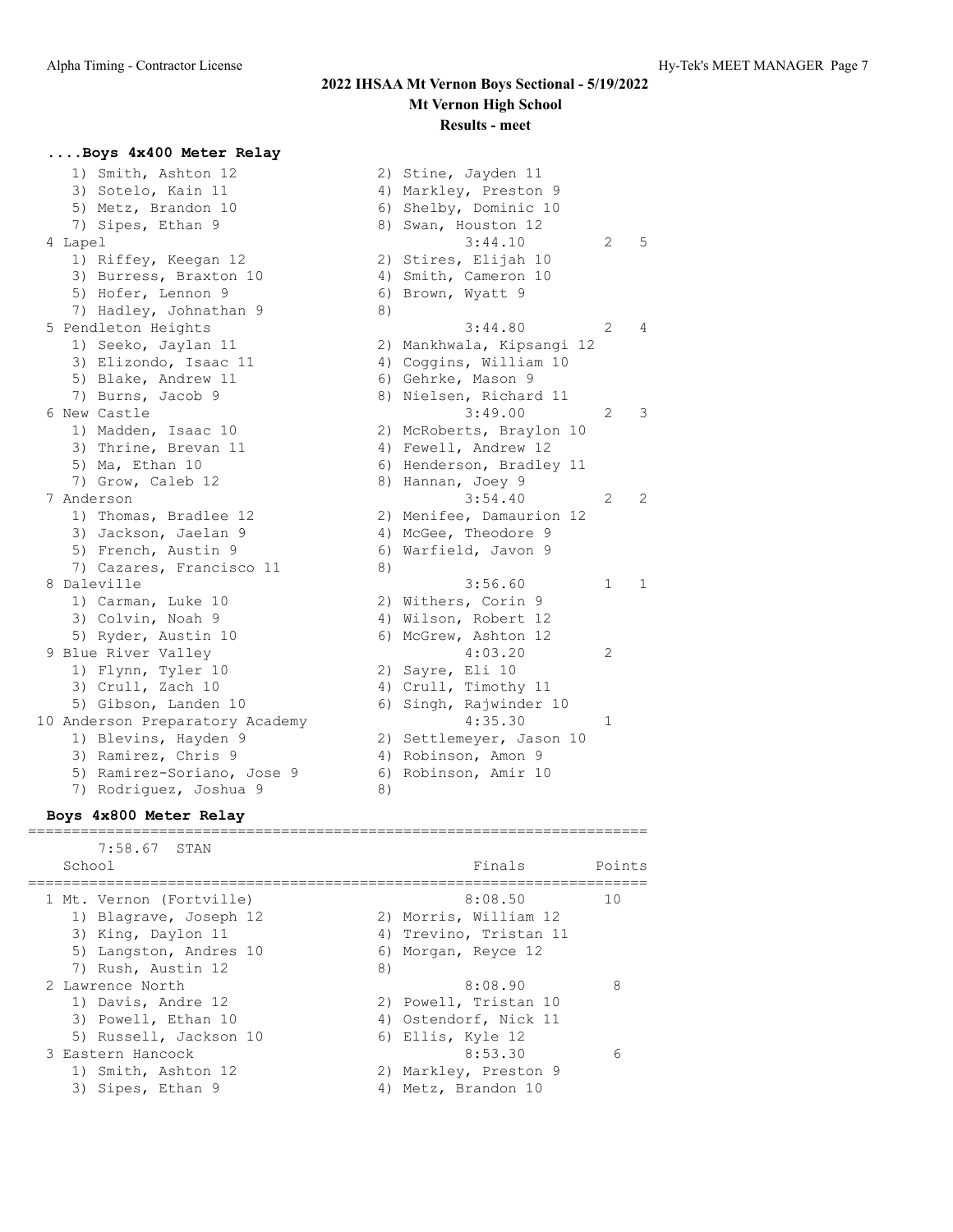## **....Boys 4x800 Meter Relay**

| 5) Shelby, Dominic 10          |    | 6) Gray, John Henry 10      |   |
|--------------------------------|----|-----------------------------|---|
| 7) Stine, Jayden 11            | 8) |                             |   |
| 4 New Castle                   |    | 8:54.60                     | 5 |
| 1) Fewell, Andrew 12           |    | 2) Lawson, Colten 10        |   |
| 3) Ma, Ethan 10                |    | 4) Henderson, Bradley 11    |   |
| 5) Moore, Quentin 10           |    | 6) Grow, Caleb 12           |   |
| 7) McCune, Josh 12             | 8) |                             |   |
| 5 Blue River Valley            |    | 9:19.40                     | 4 |
| 1) Flynn, Tyler 10             |    | 2) Polston, Adam 11         |   |
| 3) Crull, Zach 10              |    | 4) Crull, Timothy 11        |   |
| 5) Sayre, Eli 10               | 6) |                             |   |
| 6 Anderson                     |    | 9:22.50                     | 3 |
| 1) Menifee, Damaurion 12       |    | 2) Proctor, Spencer 10      |   |
| 3) King, Connor 10             |    | 4) Baker, Daawan 12         |   |
| 5) French, Owen 10             |    | 6) Rust, Jacob 10           |   |
| 7 Shenandoah                   |    | 9:34.70                     | 2 |
| 1) Renz, Logan 11              |    | 2) Wood, Korbyn 11          |   |
| 3) Croffie, Darren 11          |    | 4) Hinshaw, Sam 11          |   |
| 8 Pendleton Heights            |    | 9:47.10                     | 1 |
| 1) Pardue, Lucas 10            |    | 2) Goehring, Jack 11        |   |
| 3) Brown, Shawn 12             |    | 4) Craig, Jackson 10        |   |
| 5) Lyst, Jason 11              |    | 6) Bronnenberg, Nicholas 11 |   |
| 7) Blake, Andrew 11            | 8) |                             |   |
| 9 Anderson Preparatory Academy |    | 10:33.20                    |   |
| 1) Settlemeyer, Jason 10       |    | 2) Blevins, Hayden 9        |   |
| 3) Padilla, Raul 10            |    | 4) Robinson, Amon 9         |   |
| 5) Ramirez, Chris 9            |    | 6) German, David 9          |   |
| 7) Mitchell, Gavin 9           |    | 8) Fathauer, Lincoln 9      |   |
| 10 Knightstown                 |    | 11:08.10                    |   |
| 1) Smith, Joseph 11            |    | 2) Darling, AJ 10           |   |
| 3) Wilson, Abraham 10          |    | 4) Toth, Wade 12            |   |
| 5) Klassen, Simon 10           |    | 6) Klassen, Isaiah 12       |   |

### **Boys High Jump**

| $6 - 05.00$ STAN                                               |                                                                       |                     |               |
|----------------------------------------------------------------|-----------------------------------------------------------------------|---------------------|---------------|
| Year School<br>Name                                            |                                                                       |                     | Finals Points |
| 1 Brown, Tremayne 10 Anderson                                  | $5-06$ $5-08$ $5-10$ $6-00$ $6-01$ $6-02$ $6-03$ $6-04$ $6-05$ $6-06$ | $6-05.00$ STAN $10$ |               |
| $5 - 06$ $5 - 08$ $5 - 10$ $6 - 00$<br>P<br>O OXXX             | P O O XO P P P P<br>2 Cade, Rex 12 Lawrence North 5-10.00             | O XXX               | 8             |
| $5 - 06$ $5 - 08$ $5 - 10$ $6 - 00$<br>O XXO XXX<br>$\bigcirc$ | 3 Sotelo, Kain 11 Eastern Hancock J5-10.00                            |                     | 6             |
| $5 - 06$ $5 - 08$ $5 - 10$<br>O XXX<br>$\bigcirc$              | 4 DeRolf, Nathaniel 9 Pendleton Heights 5-08.00                       |                     | 5             |
| 5 Chatman, J'Vion<br>$5 - 06$ $5 - 08$ $5 - 10$<br>XO<br>O XXX | 10 Anderson Prep                                                      | $J5-08.00$          |               |

=======================================================================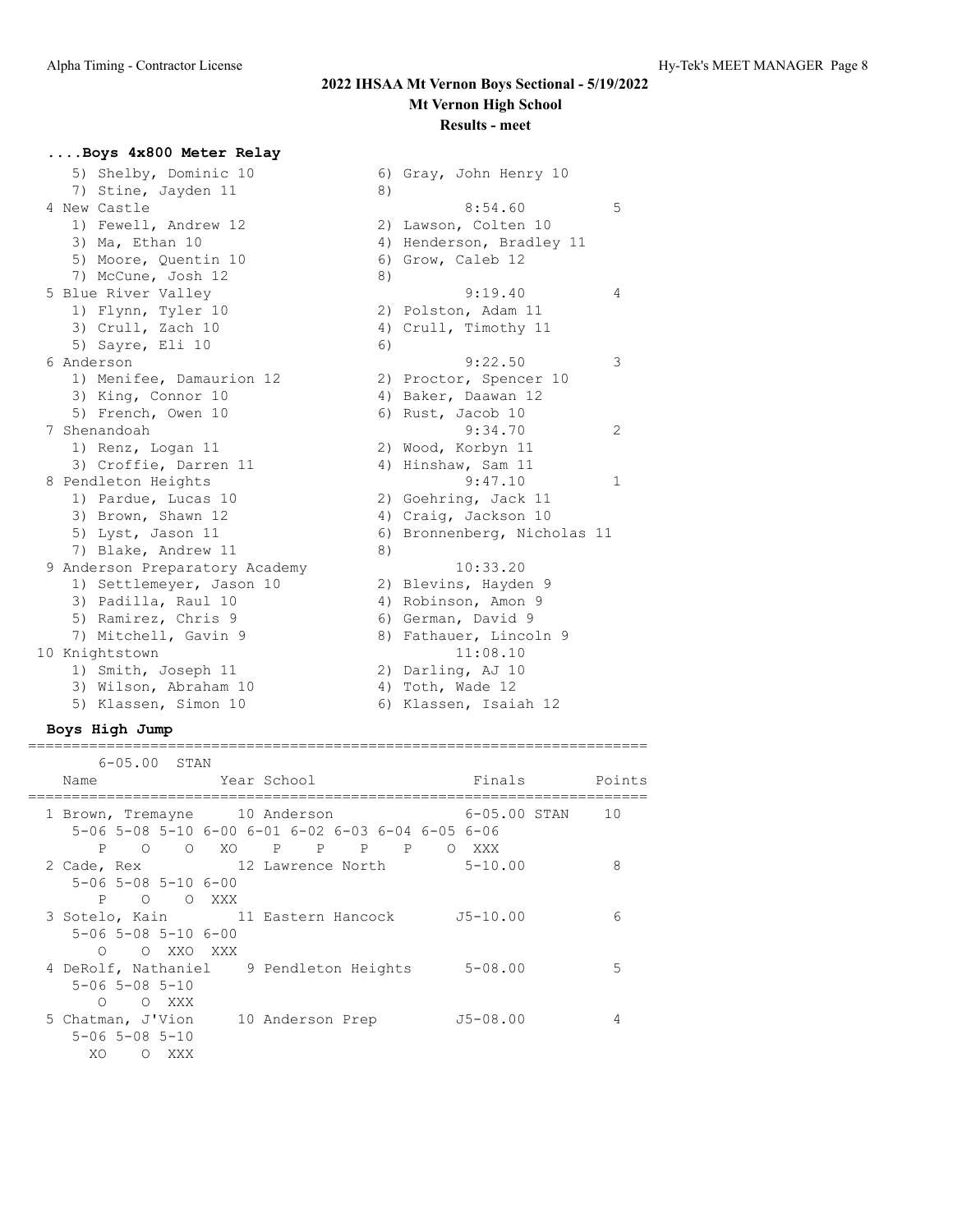# **....Boys High Jump**

| $5 - 06$ $5 - 08$ $5 - 10$<br>XXO<br>XO XXX                                     | 6 Williams, Jr., Ave 12 Mt. Vernon ( | J5-08.00 | 3 |
|---------------------------------------------------------------------------------|--------------------------------------|----------|---|
| -- Fathauer, Lincoln 9 Anderson Prep<br>$5 - 06$<br>XXX                         |                                      | NH       |   |
| -- Cooper, Omar 12 Lawrence North<br>$5 - 06$ $5 - 08$<br>P XXX                 |                                      | NH       |   |
| -- Wilkerson, Xavier 11 Anderson<br>$5 - 06$<br>XXX                             |                                      | ΝH       |   |
| -- Langston, Andres 10 Mt. Vernon (<br>$5 - 06$ $5 - 08$ $5 - 10$<br>P<br>P XXX |                                      | ΝH       |   |
| -- Elizondo, Isaac<br>$5 - 06$<br>XXX                                           | 11 Pendleton Heights                 | NH       |   |
| -- Neff, Zach<br>$5 - 06$<br>XXX                                                | 12 Daleville                         | ΝH       |   |
| -- Wilson, Robert<br>$5 - 06$<br>XXX                                            | 12 Daleville                         | NH       |   |

### **Boys Pole Vault**

=======================================================================  $14.06.00$ 

| 14-06.00 STAN                                        |                                                                                                                                                    |   |  |
|------------------------------------------------------|----------------------------------------------------------------------------------------------------------------------------------------------------|---|--|
| Name                                                 | <b>Example 2</b> Year School <b>Example 2</b> School <b>Primals</b> Points                                                                         |   |  |
|                                                      | 1 LaBelle, Keagan 12 Mt. Vernon ( 14-00.00 10<br>8-06 9-00 9-06 10-00 10-06 11-00 11-06 12-00 12-06 12-09 13-00 13-03 13-06 13-09 14-00 14-03 14-0 |   |  |
|                                                      |                                                                                                                                                    |   |  |
|                                                      | 2 LaBelle, Brennan 11 Mt. Vernon ( 11-06.00 8<br>8-06 9-00 9-06 10-00 10-06 11-00 11-06 12-00<br>P P P P P O O O XXX                               |   |  |
| 8-06 9-00 9-06 10-00 10-06                           | 3 Ahrendt, Daniel 12 Lawrence North 10-00.00                                                                                                       | 6 |  |
| $8 - 06$ 9-00 9-06 10-00                             | P XO P O XXX<br>4 Mathis, Samuel 9 New Castle 9-06.00                                                                                              | 5 |  |
| 0 0 0 XXX<br>$8 - 06$ 9-00 9-06 10-00                | 5 Seeko, Jaylan 11 Pendleton Heights 59-06.00 3.50                                                                                                 |   |  |
| O XO O XXX<br>$8 - 06$ 9-00 9-06 10-00<br>O XO O XXX | 5 Brewster, Samuel 10 New Castle 59-06.00 3.50                                                                                                     |   |  |
| $8 - 06$ 9-00 9-06 10-00<br>P O P XXX                | 7 Long, Alex 12 Lawrence North 9-00.00                                                                                                             | 2 |  |
| $8 - 069 - 00$<br>XXO XXX                            | 8 Averhart, Lathan 12 Anderson 8-06.00 0.50                                                                                                        |   |  |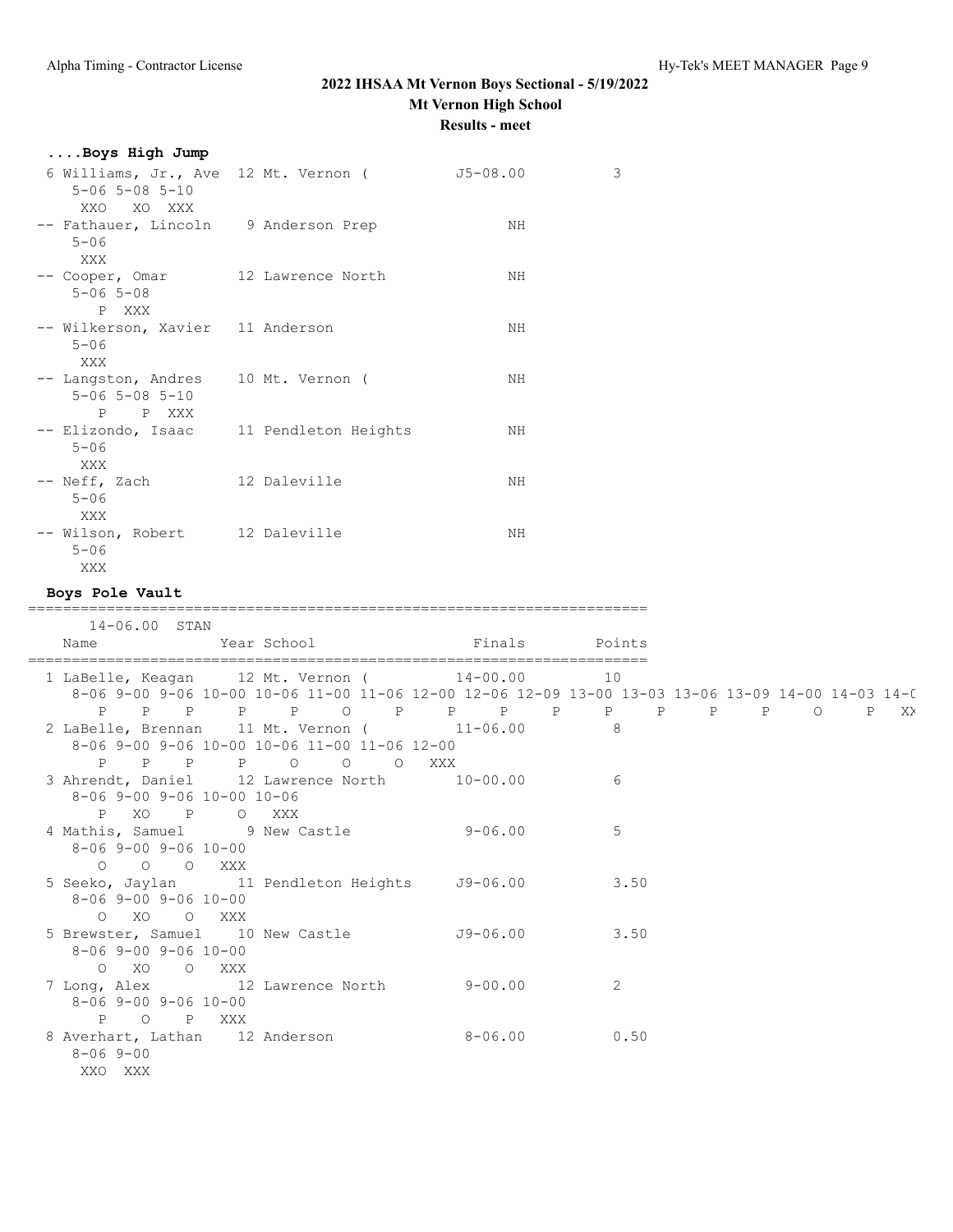# **2022 IHSAA Mt Vernon Boys Sectional - 5/19/2022 Mt Vernon High School**

**Results - meet**

# **....Boys Pole Vault**

| 8 Mills, Luke | 12 Pendleton Heights | $8 - 06.00$ | 0.50 |
|---------------|----------------------|-------------|------|
| 8-069-00      |                      |             |      |
| XXO XXX       |                      |             |      |

#### **Boys Long Jump**

| $22 - 02.75$ STAN                                                                               |                |
|-------------------------------------------------------------------------------------------------|----------------|
| Name Year School Finals Points<br>Finals Points Points                                          |                |
|                                                                                                 |                |
| 20-05.75 21-06.50 19-09.75 20-08.50 19-02 20-10.75                                              |                |
| 2 Davis, Ren 11 Mt. Vernon (21-02.00 8                                                          |                |
| 19-11.75 20-04.75 21-02 18-05.75 19-11.75 19-05.25<br>3 Wildey, Caden 12 Mt. Vernon (21-00.75 6 |                |
| 19-09.25 20-08.25 FOUL 20-09.75 21-00.75 FOUL                                                   |                |
| 4 Cooper, Omar 12 Lawrence North 20-10.75                                                       | 5              |
| 20-08 19-10 19-07.25 20-10.75 19-11.25 20-05.50                                                 |                |
| 5 Fields, Mason 11 Knightstown 20-09.00                                                         | $\overline{4}$ |
| 20-01.75 20-01.50 FOUL 20-09 18-04.25 19-08                                                     |                |
| 6 Neff, Zach 12 Daleville 19-06.00<br>19-04.50 19-01.25 19-06 FOUL FOUL FOUL                    | $\mathcal{S}$  |
| 7 Rodriguez, Luis 12 Anderson Prep 19-04.50                                                     | 2              |
| 15-08 18-02.50 18-05.50 19-04.50 18-04.75 17-09.75                                              |                |
| 8 Richardson, Layne 10 Pendleton Heights 19-00.75                                               | $\mathbf{1}$   |
| 18-05.25 18-03.25 17-02 19-00.75 19-00 18-04.50                                                 |                |
| 9 Williams, Blake 11 Anderson 18-08.00                                                          |                |
| FOUL 17-10.50 18-08 FOUL 17-08.75 FOUL                                                          |                |
| 10 Fries, Evan 10 Shenandoah 17-09.00                                                           |                |
| 17-01.50 17-09 17-05                                                                            |                |
| 11 Shelby, Dominic 10 Eastern Hancock 16-11.25                                                  |                |
| 16-11.25 16-11 16-08.50                                                                         |                |
| 12 Lawson, Colten 10 New Castle 16-07.75                                                        |                |
| 16-07.75 15-11.50 FOUL                                                                          |                |
| 13 Cabello, Josiah 11 Liberty Christian 16-05.25<br>15-05.75 15-09.75 16-05.25                  |                |
| 15-05.75 15-09.75 16-05.25<br>14 Brewster, Samuel 10 New Castle 16-04.00                        |                |
| 16-03.25 FOUL 16-04                                                                             |                |
| 15 Rice, Braxton 10 Lapel 15-09.50                                                              |                |
| 15-09.50 15-06.50 FOUL                                                                          |                |
| 16 Nave, Xavier 10 Anderson Prep 15-03.00<br>13-07.75 15-03 15-02.25                            |                |
|                                                                                                 |                |
| 17 Tapia, Abraham 11 Liberty Christian 14-06.00<br>14-02.25 13-09.50 14-06                      |                |
|                                                                                                 |                |

### **Boys Shot Put**

|                  | $54 - 06.50$ STAN |                                                                                      |  |              |        |
|------------------|-------------------|--------------------------------------------------------------------------------------|--|--------------|--------|
| Name             |                   | Year School                                                                          |  | Finals       | Points |
| 1 Freeney, Jaden |                   | 12 Lawrence North                                                                    |  | $54 - 01.00$ | 10     |
|                  |                   | 54-01 53-09.50 53-02 53-01.50 FOUL 53-10                                             |  |              |        |
| 2 Warren, Romaro |                   | 12 Lawrence North                                                                    |  | $50 - 05.00$ | 8      |
|                  |                   | 46-11 50-05 FOUL FOUL FOUL FOUL                                                      |  |              |        |
|                  |                   | 3 LaBelle, Keagan 12 Mt. Vernon (<br>$42-04$ $43-01$ $45-00$ $44-08$ $42-08$ $43-10$ |  | $45 - 00.00$ |        |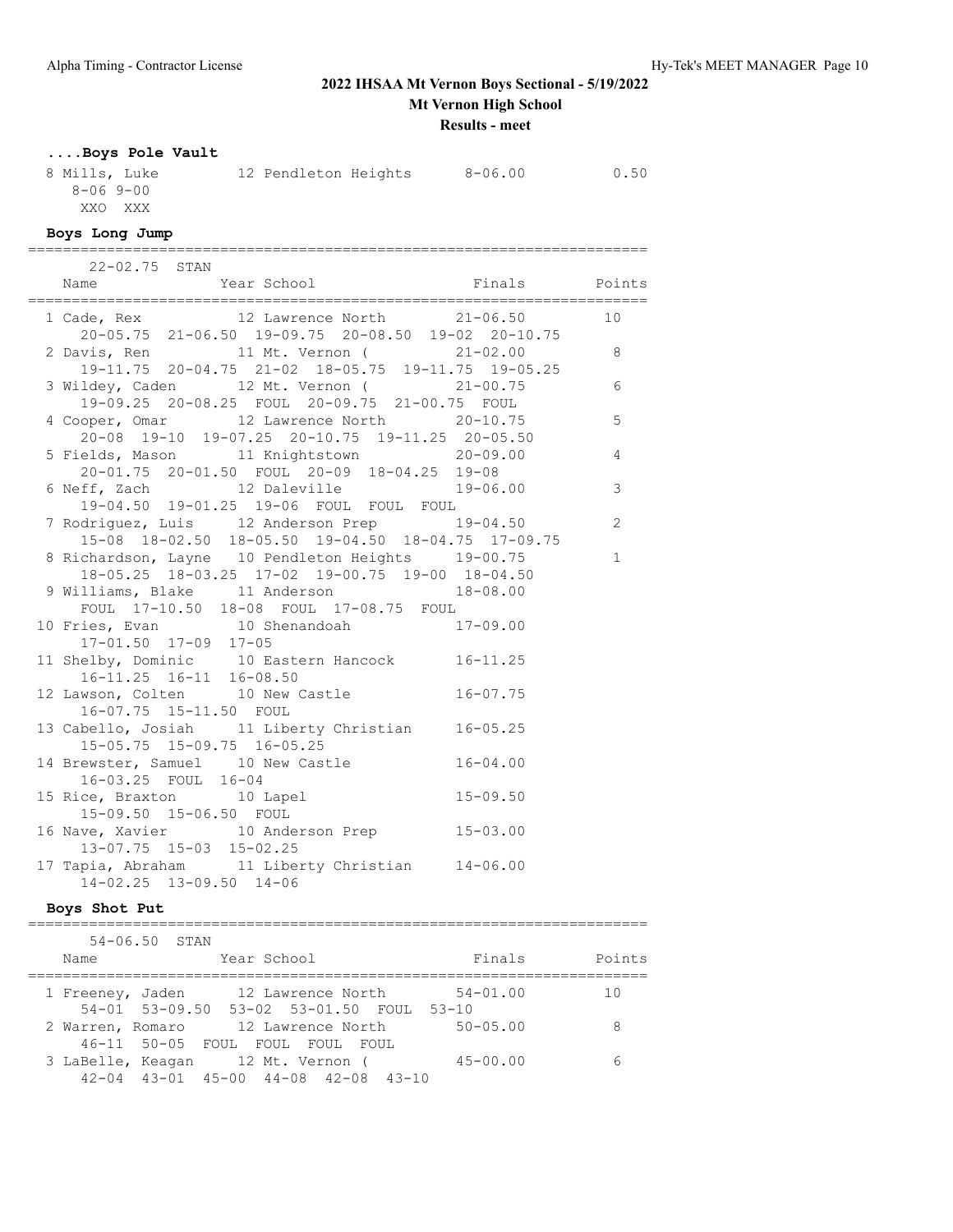# **....Boys Shot Put**

| 43-05.50<br>5 Joplin, Clay<br>12 New Castle<br>14-05.50 40-03 39-11 40-03.50 FOUL<br>40-10.50<br>6 Adkins, Adrian<br>12 Shenandoah<br>40-06.50 39-02 2010 |    |                |
|-----------------------------------------------------------------------------------------------------------------------------------------------------------|----|----------------|
|                                                                                                                                                           |    |                |
|                                                                                                                                                           |    |                |
|                                                                                                                                                           |    |                |
| $40-06.50$ 39-02 39-03 40-10 39-03.50 38-06                                                                                                               |    |                |
| $\frac{1}{2}$ Hoskins, Logan and Eastern Hancock $\frac{38-00}{10}$ -08.50 and 10 Eastern Hancock $\frac{40-08.50}{10}$ 2                                 |    |                |
| FOUL 40-08.50 39-00 39-00 FOUL FOUL                                                                                                                       |    |                |
|                                                                                                                                                           |    | $\overline{1}$ |
| 8 Roembke, Benjamin 11 Mt. Vernon (2007)<br>10-07.00 FOUL FOUL 39-09 40-07 40-02.50 FOUL                                                                  |    |                |
| 9 Echols, Jawuan 12 Anderson 11 40-06.50                                                                                                                  |    |                |
| 40-06.50 FOUL 40-03 39-06 35-05.50 37-11                                                                                                                  |    |                |
| 10 Hicks, Graham 11 Eastern Hancock 39-03.00                                                                                                              |    |                |
| $39-03$ $39-00$ $38-02.50$                                                                                                                                |    |                |
|                                                                                                                                                           |    |                |
| 11 Martin, Gabriel 9 Pendleton Heights 38-09.00<br>35-01 37-06 38-09<br>12 Lawler, TY 12 Anderson 37-07.00<br>34-00 36-00 37-07                           |    |                |
|                                                                                                                                                           |    |                |
|                                                                                                                                                           |    |                |
| 13 Shepler, Caleb 10 Daleville 37-01.00<br>$37 - 01$ $35 - 10$ $35 - 02$                                                                                  |    |                |
| 14 Jester, Liam 12 Blue River Valley 36-01.00                                                                                                             |    |                |
| 35-07.50 35-04.50 36-01                                                                                                                                   |    |                |
| 15 Clapp, Caleb 9 New Castle 35-07.50                                                                                                                     |    |                |
| $34-06.50$ $33-11$ $35-07.50$                                                                                                                             |    |                |
| 16 Foreman, Ethan 11 Knightstown 32-05.00                                                                                                                 |    |                |
| $30-09$ $31-03$ $32-05$                                                                                                                                   |    |                |
| 17 King, Reid 12 Daleville 32-04.00                                                                                                                       |    |                |
| FOUL 32-04 FOUL                                                                                                                                           |    |                |
| 18 Harless, Holden 12 Lapel 32-01.50                                                                                                                      |    |                |
| 20-09 31-03.50 32-01.50                                                                                                                                   |    |                |
| 19 Schnepp, Reis 10 Pendleton Heights 30-04.00                                                                                                            |    |                |
| 30-04 29-00 FOUL<br>20 Bales, Nathan 12 Blue River Valley 28-05.00                                                                                        |    |                |
| $28 - 05$ $27 - 08$ $27 - 04$                                                                                                                             |    |                |
| 21 Kemerly, Sam 9 Knightstown 25-06.00                                                                                                                    |    |                |
| 22-08 23-00 25-06                                                                                                                                         |    |                |
| -- Anderson, Camron 9 Anderson Prep                                                                                                                       | ND |                |
| ND ND ND                                                                                                                                                  |    |                |
| -- Rodriguez, Joshua 9 Anderson Prep                                                                                                                      | ND |                |
| ND ND ND                                                                                                                                                  |    |                |

### **Boys Discus Throw**

| $161 - 03$ STAN                                    |        |
|----------------------------------------------------|--------|
| Finals<br>Year School<br>Name                      | Points |
| 12 Lawrence North 157-09.00<br>1 Fox, Ouintin      | 1 O    |
| 157-09 FOUL 154-09 143-05 151-10 FOUL              |        |
| $144 - 10.00$<br>12 Anderson<br>2 Echols, Jawuan   | 8      |
| 144-10 126-05 143-01 125-08 136-09 FOUL            |        |
| $134 - 09.00$<br>11 Lapel<br>3 Belvo, Nate         | ี      |
| FOUL 124-08 133-07 134-09 FOUL<br>FOUL             |        |
| $128 - 01.00$<br>4 Tremble, Roland 10 Mt. Vernon ( | 5      |
| 116-11 110-04 118-11 FOUL 128-01 FOUL              |        |